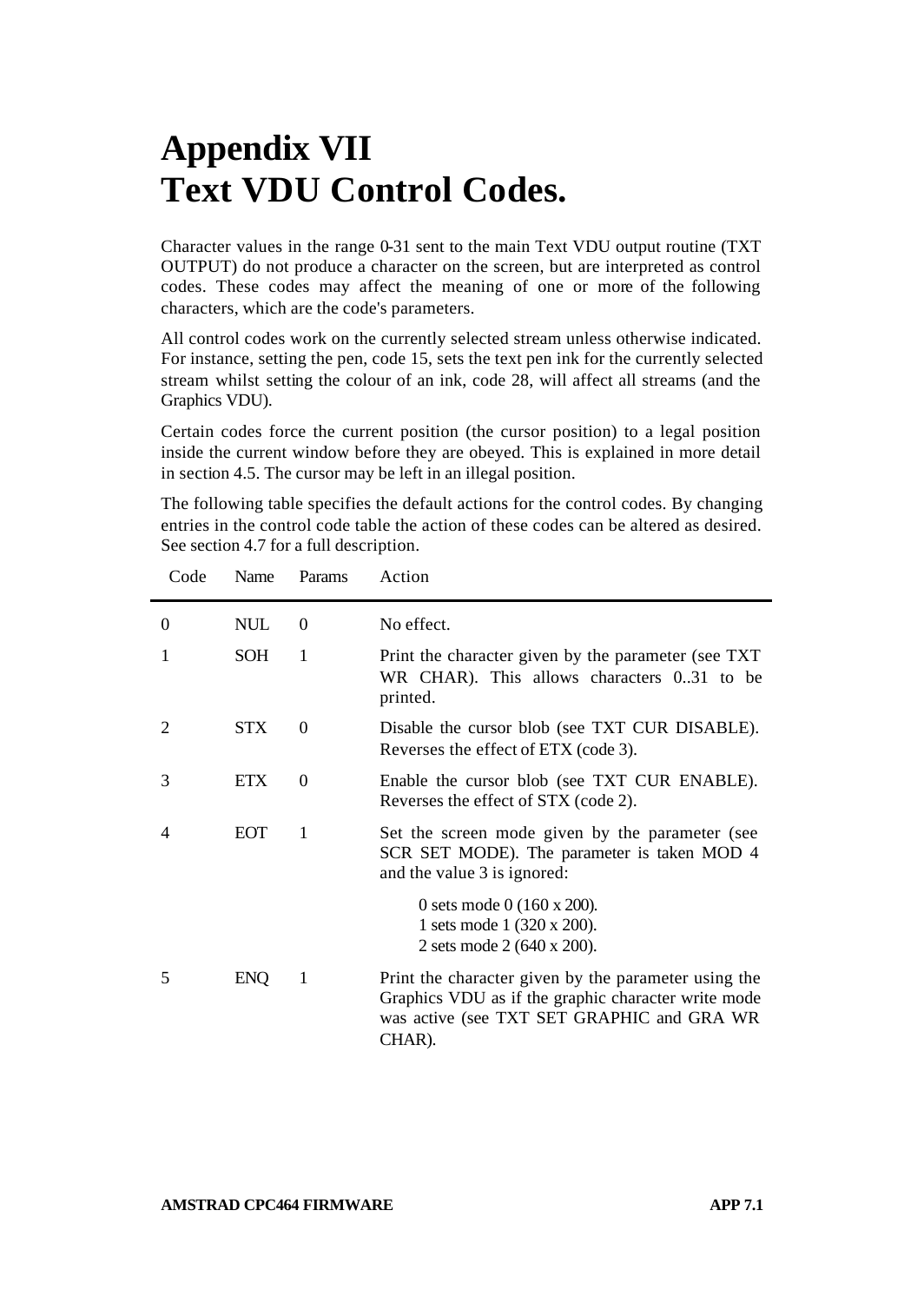| 6  | ACK             | $\boldsymbol{0}$ | Enable<br>the VDU (see TXT VDU<br>ENABLE).<br>Reverses the effect of NAK (code 21).                                                                                          |
|----|-----------------|------------------|------------------------------------------------------------------------------------------------------------------------------------------------------------------------------|
| 7  | <b>BEL</b>      | 0                | Makes a short bleep sound. Note that this flushes the<br>sound queues.                                                                                                       |
| 8  | <b>BS</b>       | 0                | Make the current position legal then move left one<br>character.                                                                                                             |
| 9  | TAB             | 0                | Make the current position legal then move right one<br>character.                                                                                                            |
| 10 | LF              | 0                | Make the current position legal then move down one<br>line.                                                                                                                  |
| 11 | VT              | 0                | Make the current position legal then move up one<br>line.                                                                                                                    |
| 12 | FF              | $\overline{0}$   | Clear the current window and move the current<br>position to the top left corner (see TXT CLEAR<br>WINDOW).                                                                  |
| 13 | <b>CR</b>       | $\theta$         | Make the current position legal and then move it to<br>the left edge of the window on the current line (see<br>TXT SET COLUMN).                                              |
| 14 | <sub>SO</sub>   | 1                | Set the paper ink to the ink given by the parameter<br>(see TXT SET PAPER). Parameter is taken MOD<br>16.                                                                    |
| 15 | <b>SI</b>       | $\mathbf{1}$     | Set the pen ink to the ink given by the parameter (see<br>TXT SET PEN). Parameter is taken MOD 16.                                                                           |
| 16 | <b>DLE</b>      | 0                | Make the current position legal then clear it to the<br>current paper ink.                                                                                                   |
| 17 | DC1             | 0                | Make the current position legal then clear from the<br>left edge of the window to the current position<br>inclusive. The affected cells are set to the current<br>paper ink. |
| 18 | DC <sub>2</sub> | 0                | Make the current position legal then clear from it to<br>the right edge of the window inclusive. The affected<br>cells are set to the current paper ink.                     |
| 19 | DC3             | $\overline{0}$   | Make the current position legal then clear from the<br>start of the window to the current position inclusive.<br>The affected cells are set to the current paper ink.        |
| 20 | DC <sub>4</sub> | $\overline{0}$   | Make the current position legal then clear from it to<br>the end of the window inclusive. The affected cells<br>are set to the current paper ink.                            |
| 21 | <b>NAK</b>      | 0                | the VDU (see TXT VDU<br>Disable<br>DISABLE).<br>Reverses the effect of ACK (code 6).                                                                                         |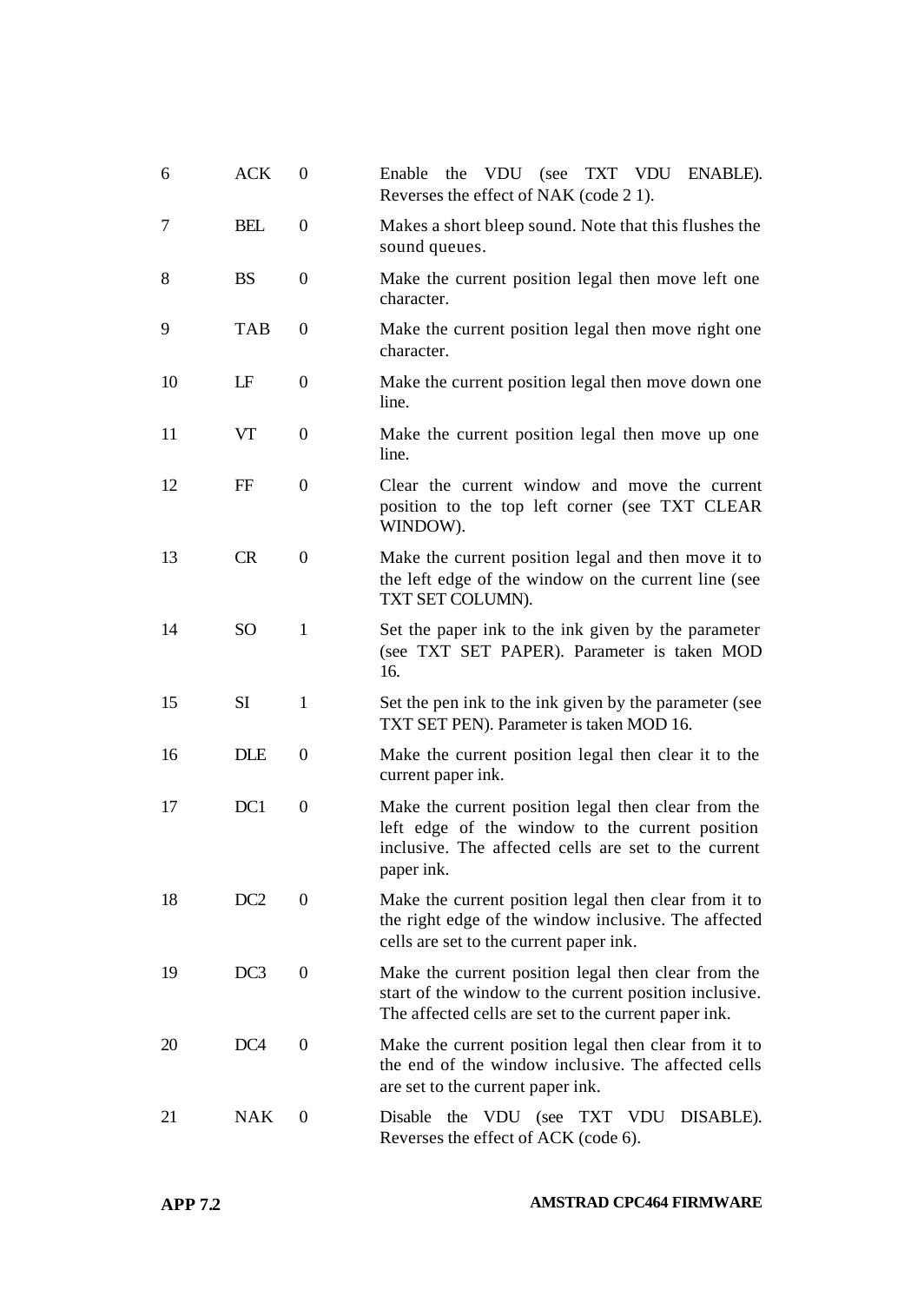| 22 | SYN        | 1 | Set the character write mode from the parameter (see<br>TXT SET BACK). The parameter is taken MOD 2<br>and:                                                                                                                                                                            |
|----|------------|---|----------------------------------------------------------------------------------------------------------------------------------------------------------------------------------------------------------------------------------------------------------------------------------------|
|    |            |   | 0 sets opaque mode (the default mode).<br>1 sets transparent mode.                                                                                                                                                                                                                     |
| 23 | <b>ETB</b> | 1 | Set the Graphics VDU write mode from<br>the<br>parameter (see SCR ACCESS). The parameter is<br>taken MOD 4 and:                                                                                                                                                                        |
|    |            |   | 0 sets FORCE mode (the default mode).<br>1 sets XOR mode.<br>2 sets AND mode.<br>3 sets OR mode.                                                                                                                                                                                       |
| 24 | CAN        | 0 | Exchange the current pen and paper inks (see TXT)<br>INVERSE).                                                                                                                                                                                                                         |
| 25 | EM         | 9 | Set the matrix for a character (see TXT SET<br>MATRIX). The first parameter specifies which<br>character is to be set. The next 8 parameters are the<br>matrix for the character (given top to bottom). If the<br>character is not user definable then no action is<br>taken.          |
| 26 | <b>SUB</b> | 4 | Set the limits of the text window (see TXT WIN<br>ENABLE). The first two parameters specify the left<br>and right columns of the window (the smaller is the<br>left column); the last two parameters specify the top<br>and bottom rows of the window (the smaller is the<br>top row). |
| 27 | <b>ESC</b> | 0 | No effect - available for user.                                                                                                                                                                                                                                                        |
| 28 | FS.        | 3 | Set the colours in which to display an ink (see SCR<br>SET INK). The first parameter is taken MOD 16 and<br>specifies which ink is to be set, The second and third<br>parameters are taken MOD 32 and specify the two<br>colours for the ink.                                          |
| 29 | GS         | 2 | Set the colours with which to display the border (see<br>SCR SET BORDER). The two parameters are taken<br>MOD 32 and specify the two colours for the border.                                                                                                                           |
| 30 | <b>RS</b>  | 0 | Move the current position to the top left corner of the<br>window (see TXT SET CURSOR).                                                                                                                                                                                                |
| 31 | US         | 2 | Move the current position to a given position in the<br>current window (see TXT SET CURSOR). The first<br>parameter specifies the column to move to, the<br>second parameter specifies the row to move to (row<br>1, column 1 is the top left corner of the window).                   |